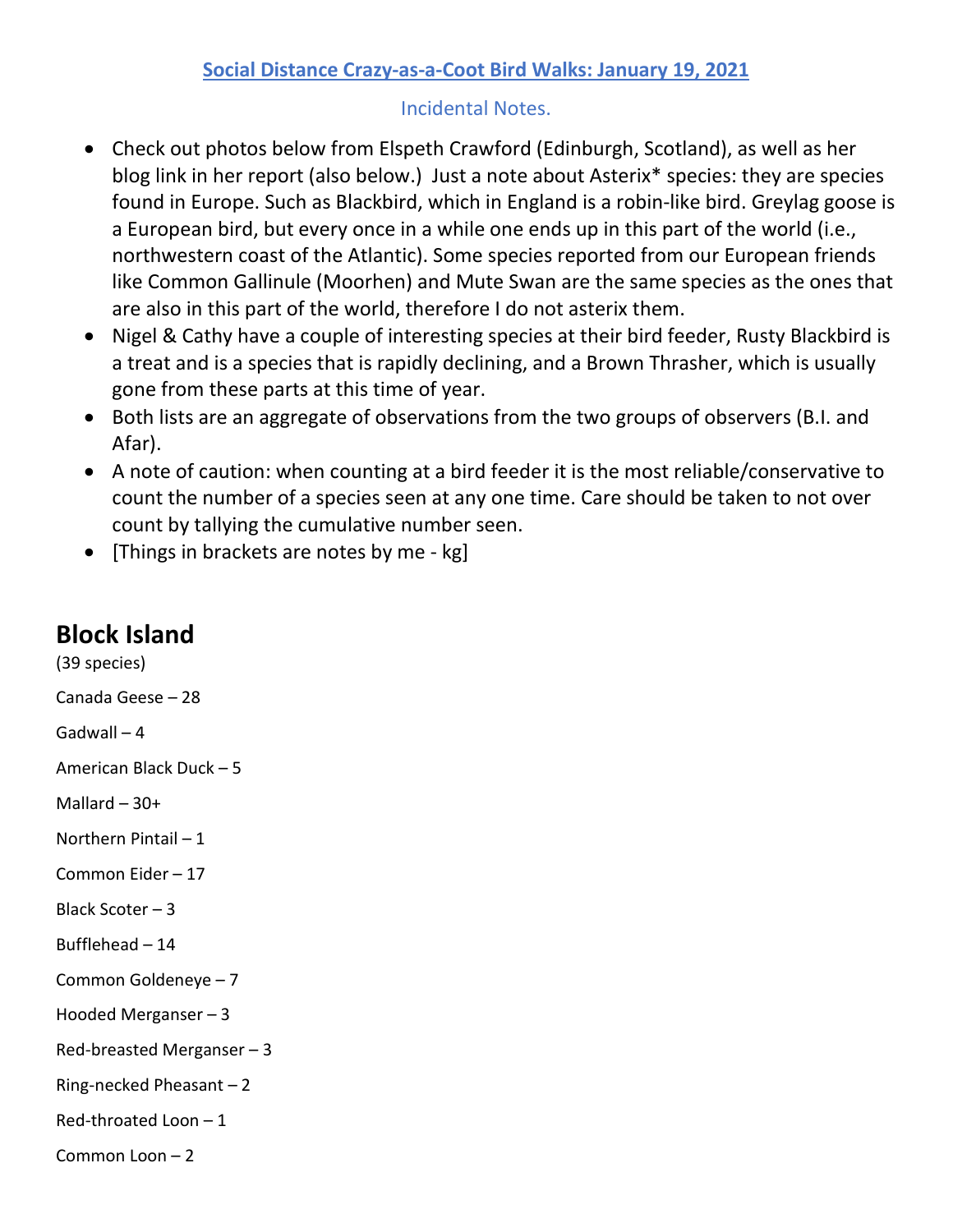Horned Grebe – 1 Great Cormorant – 1 Double-crested Cormorant – 1 Great Blue Heron – 2 Northern Harrier – 2 Accipiter sp.  $-1$ Sharp-shinned Hawk – 1 Herring Gull – 13+ Great Black-backed Gull – 13+ Belted Kingfisher – 1 Red-bellied Woodpecker – 1 Downy Woodpecker – 3 American Crow – 36+ Fish Crow – 8 Black-capped Chickadee – 9 Red-breasted Nuthatch – 1 Carolina Wren – 4 American Robin – 12 Brown Thrasher – 1 European Startling – 30 Song Sparrow – 4 White-throated Sparrow – 2 Northern Cardinal – 11 Rusty Blackbird – 1 House Finch – 5 House Sparrow – 8

**From Afar** Cumberland & Providence, RI; Cambridge, MA; West Haven, CT; St Petersburg, FL; Pleasant Hill, OR; Seattle, WA; Edinburgh, Scotland; Lausanne, Switzerland (55 species)

Canada Goose – 21

\*Greylag Goose – 10

Mute Swan – 20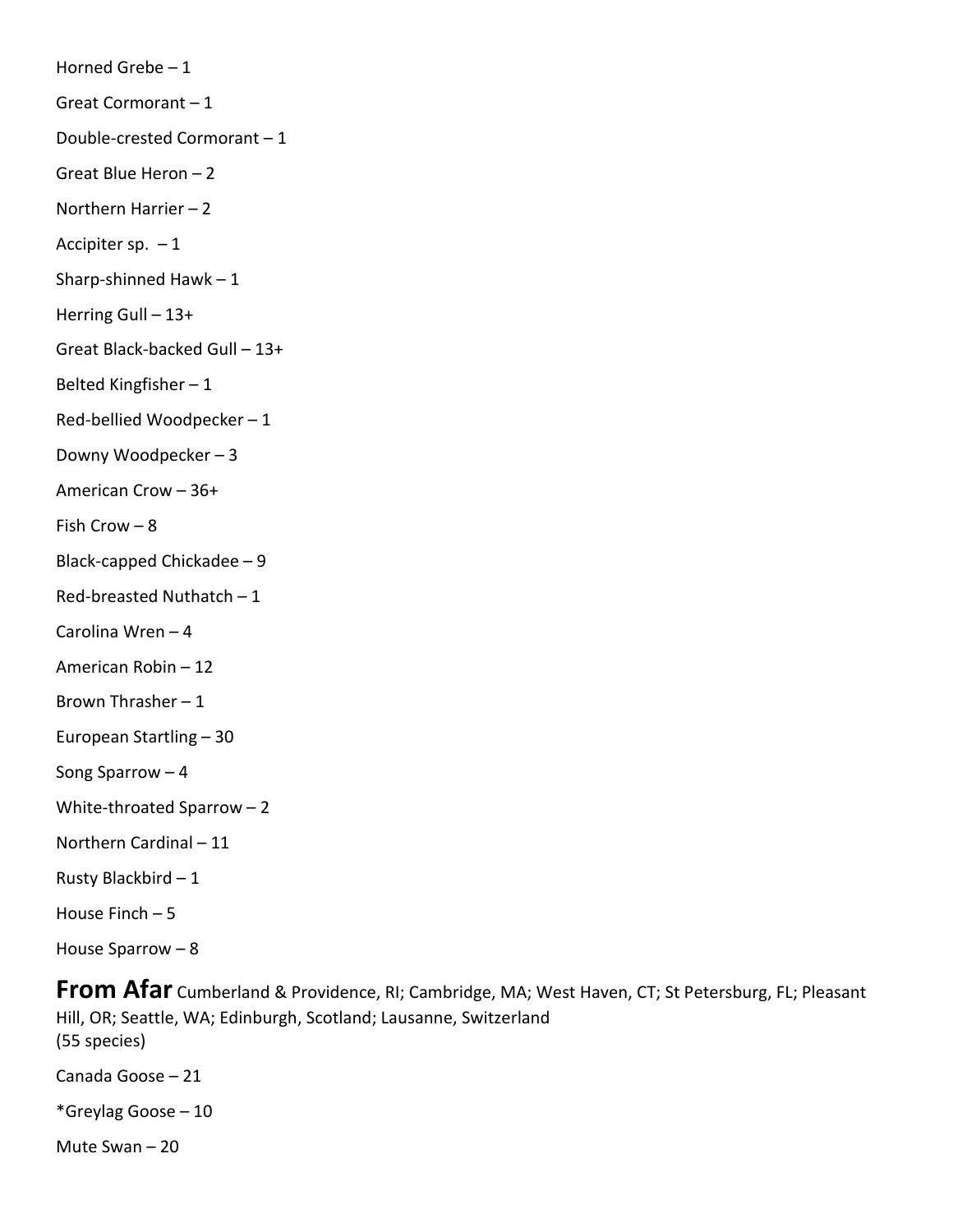Wood Duck – 10+ Mallard  $-12$ Ring-necked Duck – 17 Bufflehead – 1 Common Merganser – 2 Red-breasted Merganser – 7 Pied-billed Grebe – 2 White Pelican – 2 Brown Pelican – 50 Cormorant species – 10 Anhinga – 1 Great Egret  $-1$ Little Blue Heron – 1 Tricolored Heron – 2 Cattle Egret – 1 White Ibises – 100 Wood Stork – 1 Turkey Vulture – 7 Osprey – 20 Red-tailed Hawk – 1 Unidentified hawk – 2 Common Gallinule (Moorhen) – 12 Unidentified Peeps (Sandpipers) – 40 Willet  $-3$ Black Skimmer – 30 Ring-billed Gull – 10 Herring Gull – 27 Rock Dove – 4 Eurasian Collared Dove – 4 Belted Kingfisher – 1 Downy Woodpecker – 1 Kestrel species – 1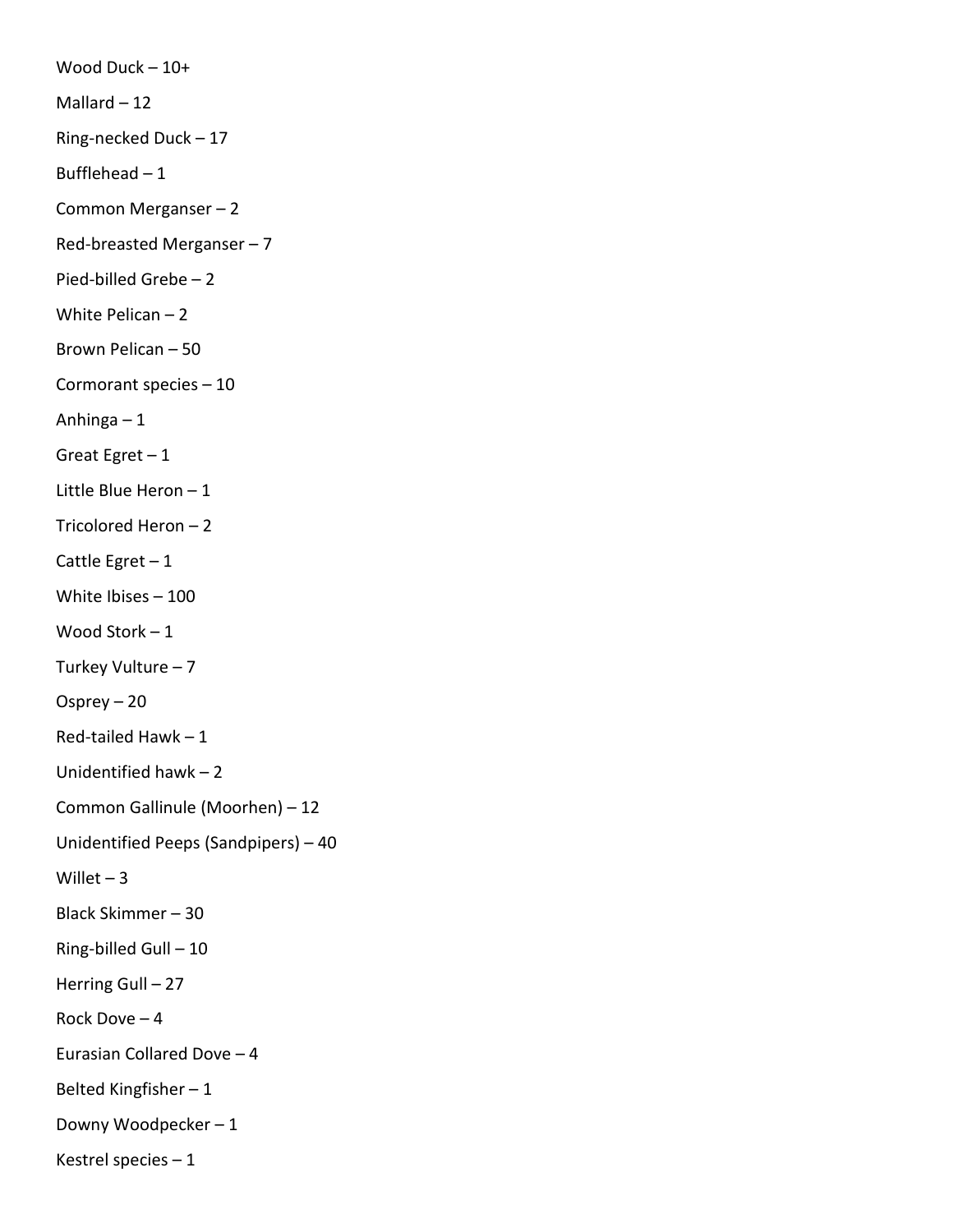Loggerhead Shrike – 1 American Crow – 3 \*Crow species – 5 \*Jackdaw – 20 Black-capped Chickadee – 4 Carolina Wren – 1 Blue-gray Gnatcatcher – 7  $*$ Robin – 1  $*Blackbird - 7$ Northern Mockingbird – 3 Palm Warbler – 10 Yellow-rumped Warbler – 11 Prairie Warbler – 1 Song Sparrow – 2 White-Crowned Sparrow – 5 Golden-crowned Sparrow – 7 Oregon Junco – 2 Northern Cardinal – 2 House Finch – 3 American Goldfinch – 2 House Sparrow – 1  $*$ Dunnock? – 3

**Curt Milton –** Didn't have a lot of time today but I did have one pretty cool bird: a red-tailed hawk! I'll attach a photo. I went to the Union Bay Natural Area again. So many birds there! Weather was foggy and in the low 40s. There were a lot of waterfowl out on the bay but it was too foggy to get a very good look. Here's my list: White crowned sparrow: 4-6, Crows: 3, Red tailed hawk, Golden crowned sparrow: 6-8, Mallards: 2, Bufflehead, Rock pigeons: 4, Pied-billed grebe: 2

**Dan Kasuba–** Hi Kim, I loved reading the history of your group. I've included my sightings on 1/19/21 in St Petersburg FL. Thanks for all of your hard work! 7:30-8:30 downtown Bayfront Park. 50 brown pelicans, 1 loggerhead shrike,20 ospreys, 40 unidentifiable sandpipers, 3 willets, 30 black skimmers, 4 Eurasian collared doves, 100 white ibises, 10 ringbilled gulls, 17 ring necked ducks, 1 belted kingfisher, 2 white pelicans,1 little blue heron, 2 tricolored herons, 7 turkey vultures, 3 mockingbirds, 10 cormorants. At Sawgrass Lake Park, 1:00-2:30 PM- 11 yellow rumped warblers, 7 blue gray gnatcatchers, 10 palm warblers, 1 prairie warbler, 1 anhinga, 11 common moorhens, 1 wood stork, 1 great egret and 1 cattle egret Take care Dan

**Elliot Taubman** – I also miss Crazy-as-a Coot. Cannot walk any distance and have to stay on the mainland waiting for surgery on February 2; hopefully my spine will be fixed enough so I can walk again. The only way I can do the bird walk is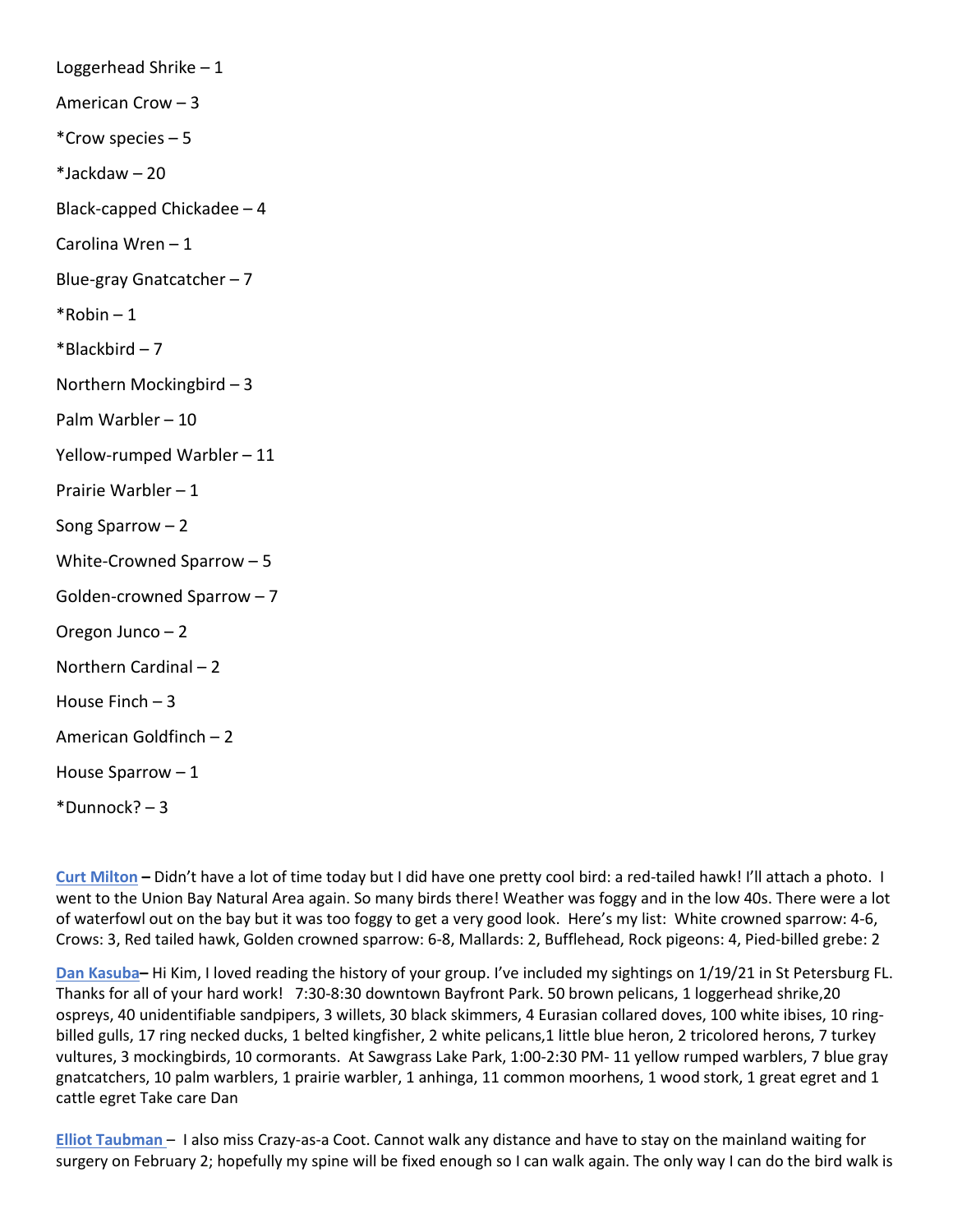to look out the window in West Haven. There are two small trees I see and for some reason Cardinals like these two trees. There have been as many as the went Cardinals on the trees. This morning there was a male in one tree and a female in the other. They flew away together.

**Elspeth Crawford**– Last weeks talk about ducks was inspiring. Today I cycled over to Duddinston Loch where there are always water birds and saw at least100. The list with approximate numbers is: swans, 20; canada geese, 16; greylag geese, 10; mallards, 10; moorhen, 1; herring gulls 25; jackdaws 20; blackbirds 7; crows, 5; wee brown birds [probably dunnocks] 3; British robin, 1. [See photos below.]

In better weather the loch is used to families who probably feed the birds in spite of all the notices that say do not. They are pretty tame - even come too close.

The most interesting to me were the herring gulls and jackdaws. There were flocks on the mud alongside all the others. Then every so often both gulls and jackdaws would take off and fly out over the loch, circle a bit and then return. I saw no reason why - no people near, no agression from any of the bigger geese or swans, they just left, and both kinds of birds were almost flying as a single flock - gulls mostly ahead, jackdaws keeping up wheeling behind. They did it several times, every few minutes, till I got cold waiting and trying to get a decent photo of them in the air. No success at that. Maybe they are still at it. A lovely morning, thanks and best wishes. I put a lot more photos of the adventure on the blog here [https://elspethc.wordpress.com/2021/01/19/virtual-birdwalk/](https://protect-us.mimecast.com/s/djsrCM8KXjIWn5AGUw7aqb?domain=elspethc.wordpress.com)

Follow up to query from KG: The blackbirds are the European, the males have a lovely yellow/orange bill and are black the females are brown. There were lots of un-seens as well - I could hear all kinds of chatter in the hedges but I am no good at identifying by sound. I am looking forward to spring - we are in lockdown again - only out for exercise - it has gone on for a long time now. best wishes

**Erica Anderson** – Hi, Today was foggy with the sun trying to break through and it was a brisk 36. I was out in the park next door from about 10-11am, which has open grassy areas, the river and cotton wood forest. It hadn't really warmed up enough for much activity, although I could hear plenty in the tree tops. I saw 2 hawks that I couldn't identify as they flew by too fast. One flew into the woods and another chased it out of the woods, landed on a branch and then took off across the river. Probably a sharp-shinned and red tailed but don't feel I really identified them.:10+ Wood ducks, 5 Canada Geese, 2 Common Merganser fem+male, 2 Song Sparrows, 1 Female Downy Woodpecker, 3 Black Capped Chickadees, 2 Oregon Juncos, 3 House finshes, 1 male, 2 female. - Pleasant Hill, OR

**Kim Gaffett** – Birded around Cormorant Swamp & Point, including a view into the New Harbor: Gadwall 2, Mallards 6, A. Black Duck 3, Great Blue Heron 1, Belted Kingfisher 1, A. Robin 5, Carolina Wren 1, Song Sparrow 3, N. Cardinal 1, A. Crow10+, Fish Crow 8, RN Pheasant 1, N. Harrier 1, Herring Gull 5+, GBBG 5+, Common Eider 5, RB Merganser 1, Bufflehead 8, C. Goldeneye 7, Common Loon 2. At home around Mill Tail Swamp Pond: Great Blue Heron 1, mallard 20+, Herring G 4, GBBG 2, Canada Geese 17, BC Chickadee 2, Carolina Wren 1.

**Laura Rosenzwieg** – Sedbergh, England. Well I'm afraid that all I have to report is that we have started to hear bird song in the mornings again. It's a wet, wet, wet day here today (Storm Christoph making himself felt and along with the small amount of snowmelt the already saturated fields and flooded roads are running into the raging rivers). I haven't seen so much as a crow today. Then again, my head wasn't exactly pointing upwards on our walk and my hood was pulled tight! Hope all is well and you're finding things to keep you busy and staying safe.

**Martha Velie-Gass** – Fresh Pond, Cambridge: 6 Common mergansers, Several ring necked ducks, 1 Downy woodpecker, 5 Titmice, 1 Cardinal couple, 2 Bald eagles. Backyard Visitors in Cambridge: at my heated bird bath, 6 Goldfinches, 12 Robins, 1 Carolina wren, 2 Juncos, 1 House finch, Bluejay, Mourning Dove, Song sparrow

**Nigel Grindley & Cathy Joyce** – I hope you had a great day watching BI birds; ours was exceptional and much aided by your most recent Zoom talk on ducks! We have two bird lists, both from this morning. The first is from our yard as follows: Ring-necked Pheasant - 1 (seen), Accipiter - 1 (either a female Share-shinned or a male Cooper's Hawk; probably the latter), Northern Harrier – 1, Red-bellied Woodpecker – 1, Downy Woodpecker - 3 (2 m, 1 f), American Crow – 7, B-C Chickadee – 7, Red-breasted Nuthatch – 1, American Robin – 1, Brown Thrasher - 1 (it's been at our feeder for at least a week), Song Sparrow – 1, White-throated Sparrow – 2, Northern Cardinal – 10, Rusty Blackbird - 1 (see picture; it looked like a Grackle but was barely larger than a Cardinal and smaller than the Thrasher), House Finch – 5, House Sparrow – 8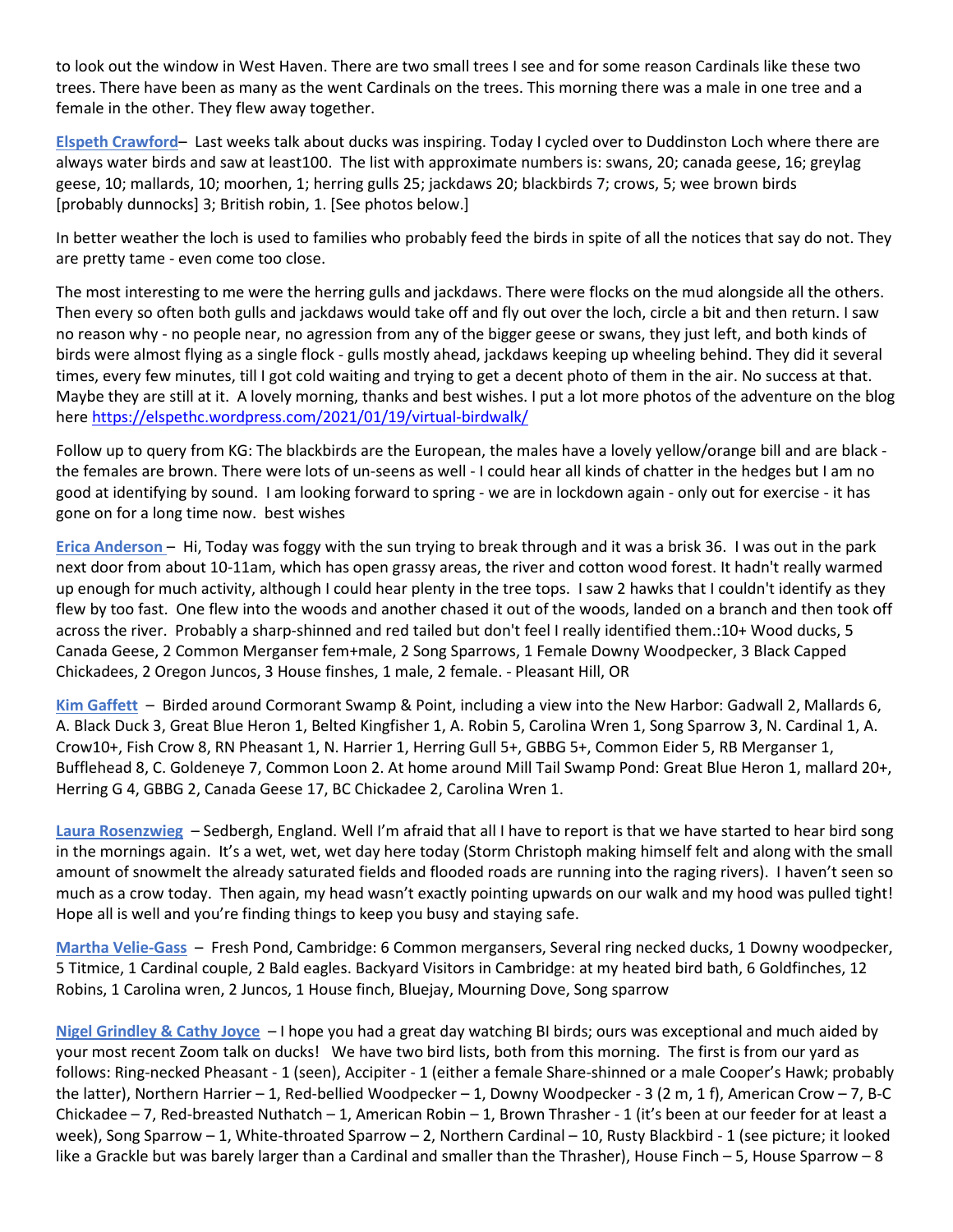We then took a walk along Cooneymus to the beach and along the beach to South West Point. Along the walk we encountered: Am. Crows – 15, Carolina Wrens - 2 (heard, not seen). At Cooneymus Swamp we saw: Gadwall – 2, Am. Black Duck – 2, Mallard – 1, Northern Pintail - 1 (much helped by your Zoom talk), Bufflehead – 1, Hooded Mergansers – 3, Great Cormorant – 1. From the beach we saw: Bufflehead – 5, Common Eider – 12, White-winged Scoter – 7, Black Scoter – 3, Red-breasted Merganser – 2, Red-throated Loon - 1 (we would never have correctly ID'd this without your Zoom talk, but we are pretty confident), Horned Grebe – 1, Herring Gull – 4, Greater Black-backed Gull - 6 (including one that we saw catch a fish and bring it to the beach!) …..and a huge whale skull! All the best

**Nina Tang** – Lausanne, Switzerland. Okay! I need help!! I didn't have a lot of time to bird watch today because it was a tough day in lab. However! I did have a moment where I was waiting to meet with someone and saw an interesting bird. It was doing a very strange behavior that I had never seen before where it would soar then stop in place and just kind of flap in midair then keep soaring. I tried to get it on video here. You can see it a little but my phone was having trouble focusing. I think it may have been a Eurasian kestrel, but I'm not entirely convinced. It had a burnt orange belly and dark wings. Would love your help in IDing! Follow up exchange: KG- Funny, as I read your description I immediately thought Kestrel, before you suggested it. Unfortunately I really can't tell much, other than behavior, from the video. Probably a falcon – either Kestrel or Hobby – based on reddish tinge. NT-Thanks for your insight! Some folks from my lab said that the behavior was probably because birds frequently hunt mice in the field. I'm in Lausanne and apparently Kestrels are quite common here so I think that's my guess.

**Susan Matheke** – Hi Kim ,My list is very short, my early morning places and my early evening view spots have hunters and I do not want to disturb: 4 american crows, 3 mallards, 2 males and 1 female, 6 American robins, 30+ starlings, 1 double crested cormorant, 11 Canada Geese, 1 raptor, Sharpie I believe

PS I am quite sure I saw a black swan in Martha's pond but 2 hunters were hiding in the pond lot so I could not check close enough. (friends say it was a large Canada geese but the shape was very swan like?????)

**Tim Mooney** – I heard a few birds yesterday morning while taking out the trash and recycling: American Goldfinch – 2, Black-capped Chickadee – 1, House Sparrow – 1, Carolina Wren – 1 Then in the afternoon, I had a few minutes at India Point Park, while we taped an interview with Channel 12. Keep those binoculars in the car, just in case! Red-breasted Merganser  $-7$ , Herring Gull  $-2$ 





Mute Swan, juvenile. Canada Goose Photos: E. Crawford